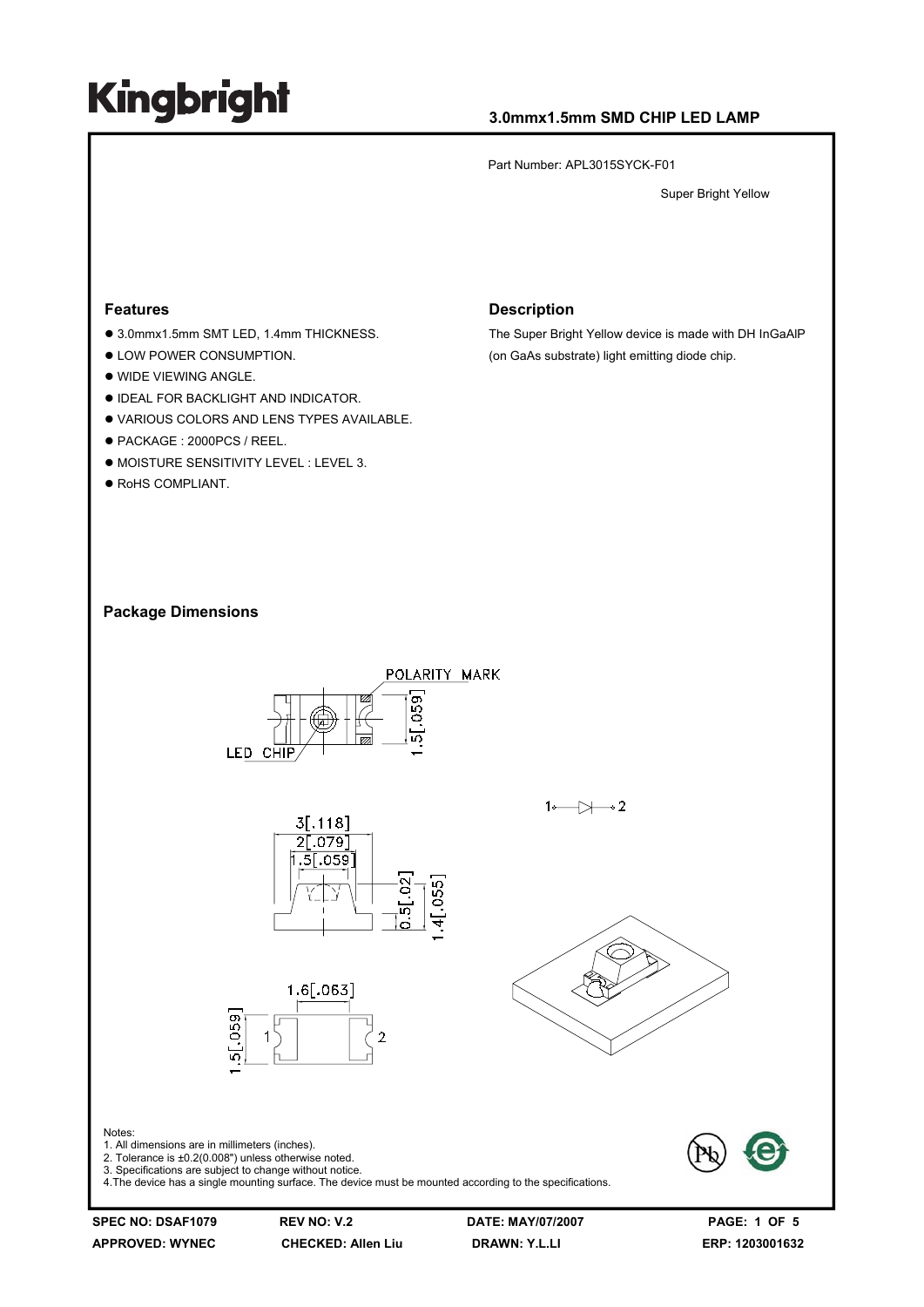### **Selection Guide**

| <b>OCICONOII OUIUC</b> |                               |                    |                          |      |                      |  |  |  |
|------------------------|-------------------------------|--------------------|--------------------------|------|----------------------|--|--|--|
| Part No.               | <b>Dice</b>                   | Lens Type          | Iv (mcd) $[2]$<br>@ 20mA |      | Viewing<br>Angle [1] |  |  |  |
|                        |                               |                    | Min.                     | Typ. | 201/2                |  |  |  |
| APL3015SYCK-F01        | Super Bright Yellow (InGaAIP) | <b>WATER CLEAR</b> | 36                       | 150  | $70^{\circ}$         |  |  |  |

Notes:

1. θ1/2 is the angle from optical centerline where the luminous intensity is 1/2 the optical centerline value.

2. Luminous intensity/ luminous Flux: +/-15%.

#### **Electrical / Optical Characteristics at TA=25°C**

| Symbol              | <b>Parameter</b>         | <b>Device</b>              | Typ. | Max. | <b>Units</b> | <b>Test Conditions</b> |
|---------------------|--------------------------|----------------------------|------|------|--------------|------------------------|
| λpeak               | Peak Wavelength          | <b>Super Bright Yellow</b> | 590  |      | nm           | $IF=20mA$              |
| <b>AD [1]</b>       | Dominant Wavelength      | <b>Super Bright Yellow</b> | 590  |      | nm           | $IF=20mA$              |
| $\Delta\lambda$ 1/2 | Spectral Line Half-width | <b>Super Bright Yellow</b> | 20   |      | nm           | $IF=20mA$              |
| C                   | Capacitance              | <b>Super Bright Yellow</b> | 20   |      | рF           | $V_F = 0V$ ; f = 1MHz  |
| VF [2]              | <b>Forward Voltage</b>   | <b>Super Bright Yellow</b> | 2    | 2.5  | V            | $IF=20mA$              |
| <b>IR</b>           | Reverse Current          | <b>Super Bright Yellow</b> |      | 10   | uA           | $V_R = 5V$             |

Notes:

1.Wavelength: +/-1nm.

2. Forward Voltage: +/-0.1V.

### **Absolute Maximum Ratings at TA=25°C**

| <b>Parameter</b>             | <b>Super Bright Yellow</b>           | <b>Units</b> |
|------------------------------|--------------------------------------|--------------|
| Power dissipation            | 75                                   | mW           |
| DC Forward Current           | 30                                   | mA           |
| Peak Forward Current [1]     | 175                                  | mA           |
| Reverse Voltage              | 5                                    |              |
| <b>Operating Temperature</b> | $-40^{\circ}$ C To $+85^{\circ}$ C   |              |
| Storage Temperature          | -40 $^{\circ}$ C To +85 $^{\circ}$ C |              |

Note:

1. 1/10 Duty Cycle, 0.1ms Pulse Width.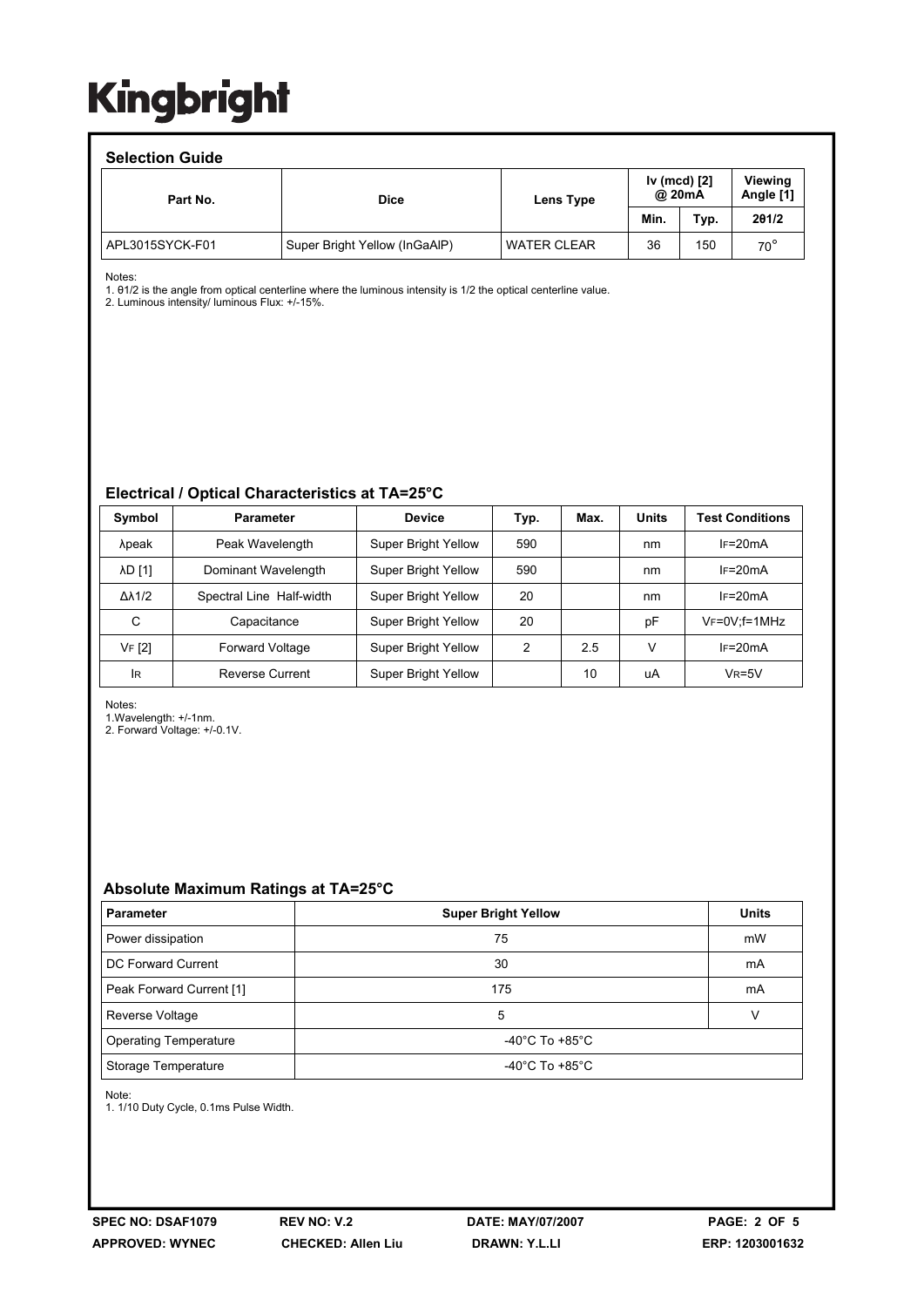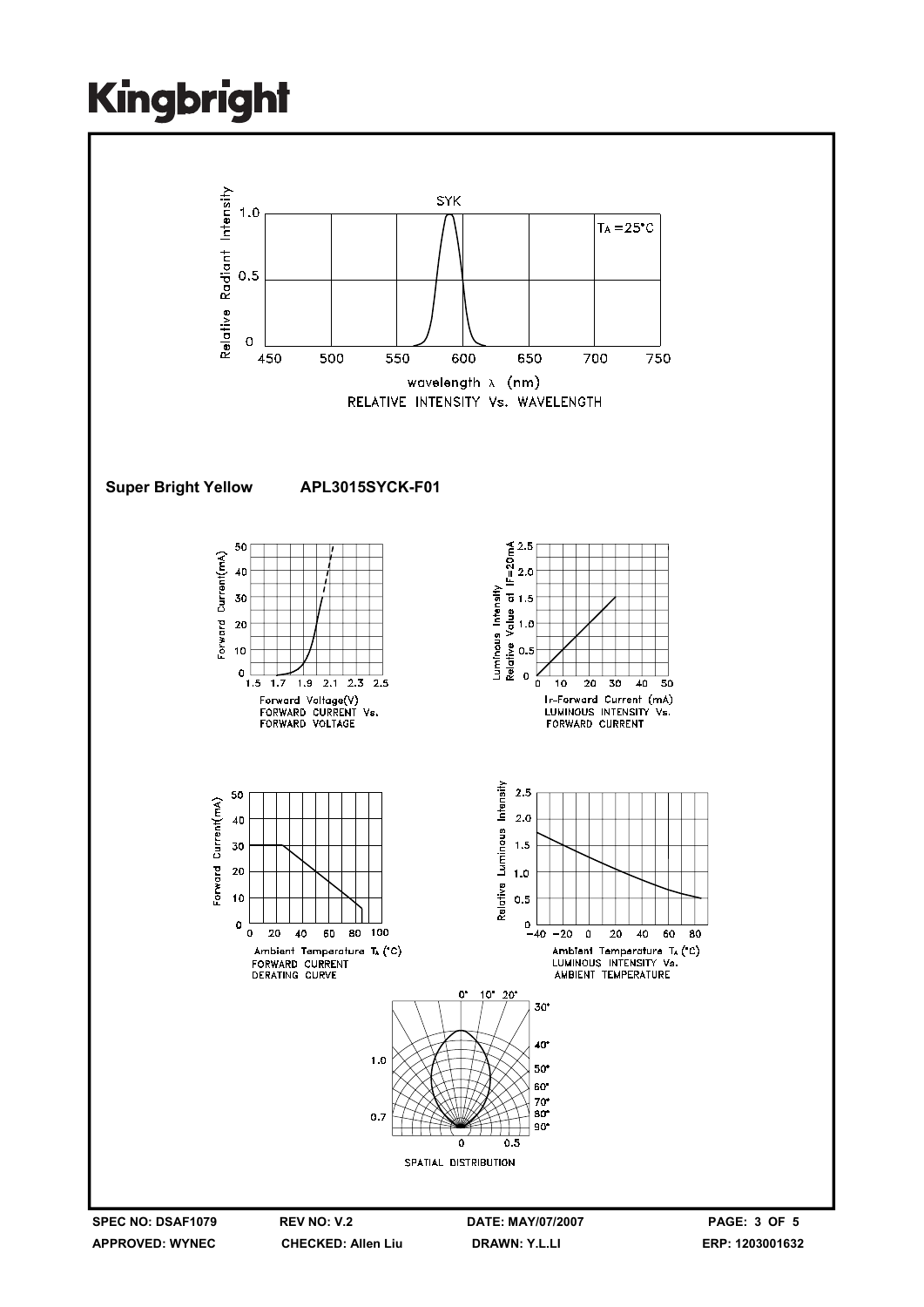**APPROVED: WYNEC** 

**CHECKED: Allen Liu** 

**DRAWN: Y.L.LI** 

ERP: 1203001632